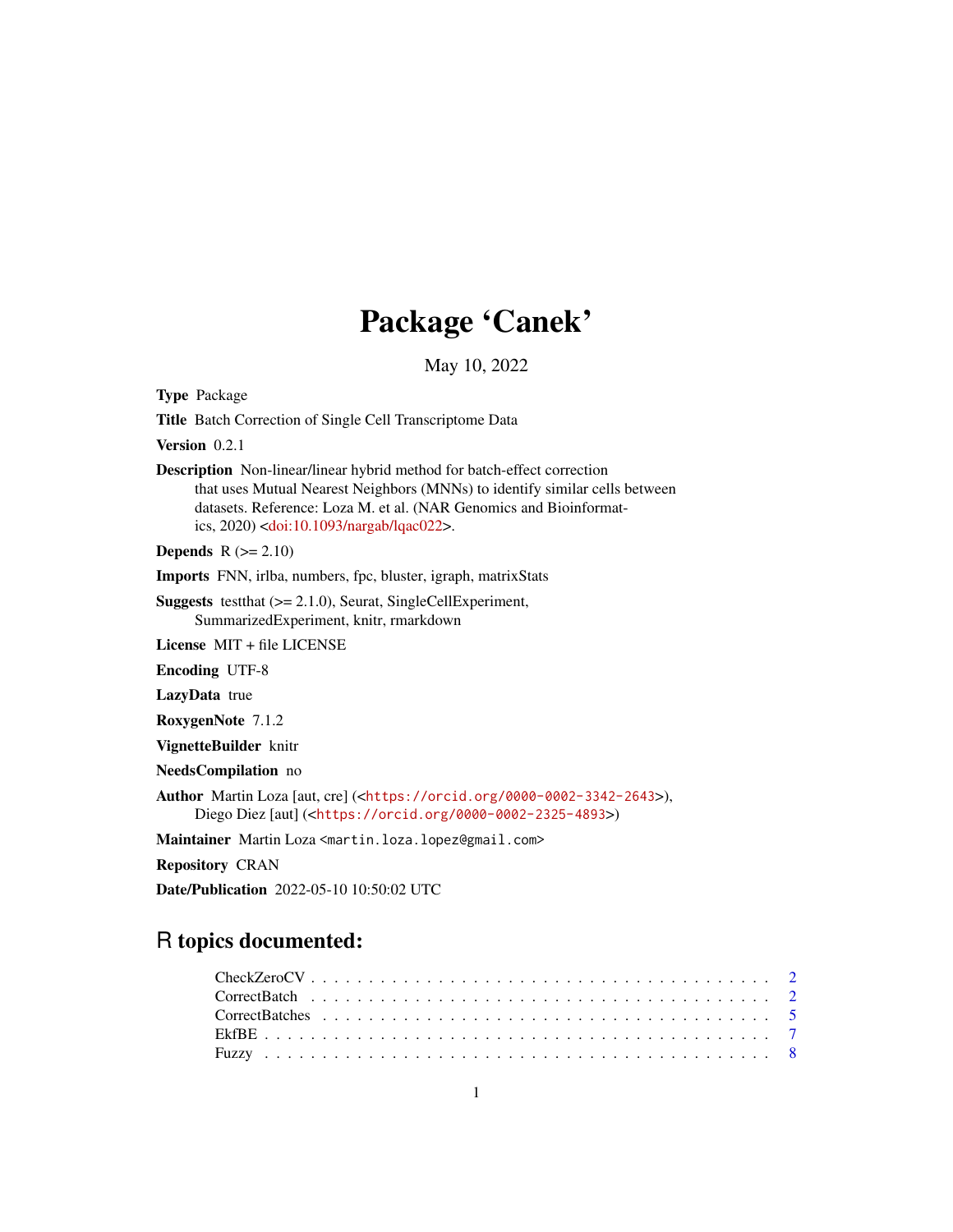<span id="page-1-0"></span>

| Index | $\overline{12}$ |
|-------|-----------------|
|       |                 |
|       |                 |
|       |                 |
|       |                 |
|       |                 |

CheckZeroCV *CheckZeroCV*

#### Description

CheckZeroCV

#### Usage

```
CheckZeroCV(
 MST = NULL,cluMem = NULL,
 corGene = NULL,
  fuzzyPCA = fuzzyPCA,
 memCorrData = NULL,
 zeroCorrection = NULL
)
```
#### Arguments

| <b>MST</b>  | Minimum Spanning Tree                                                          |
|-------------|--------------------------------------------------------------------------------|
| cluMem      | Clusters used on MST                                                           |
| corGene     | Data to correct                                                                |
| fuzzyPCA    | Number of PCs to use in the fuzzy process.                                     |
| memCorrData | Data to correct                                                                |
|             | zeroCorrection Vector indicating which membership has a zero correction vector |

CorrectBatch *CorrectBatch*

#### Description

Batch effect correction on two single-cell batches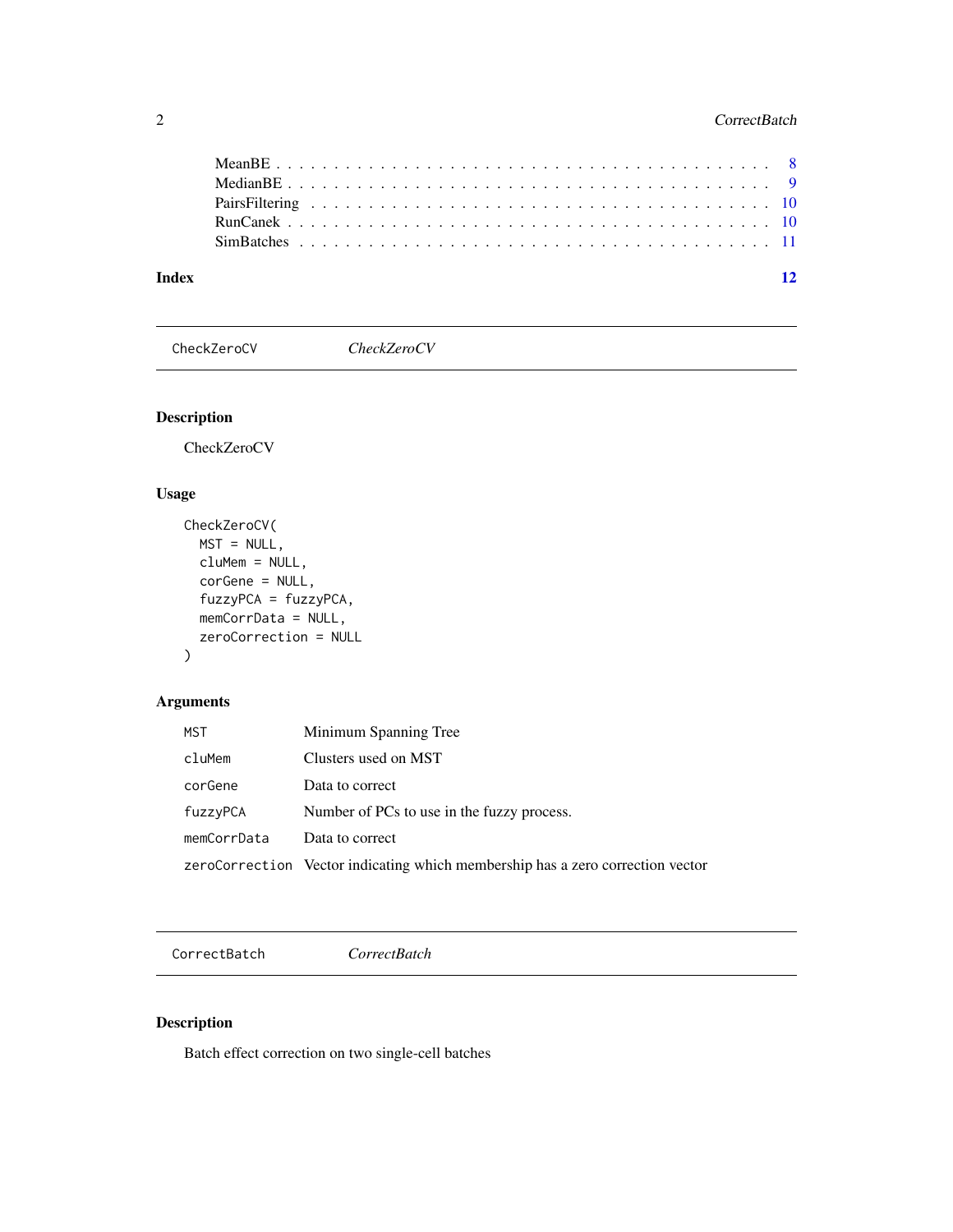#### **CorrectBatch** 3

#### Usage

```
CorrectBatch(
 refBatch,
 queBatch,
 cnRef = NULL,
  cnQue = NULL,
  queNumCelltypes = NULL,
 maxMem = 5,
 pairs = NULL,
 kNN = 30,sampling = FALSE,
 numSamples = NULL,
  idxQuery = NULL,
  idxRef = NULL,pcaDim = 50,
 perCellMNN = 0.08,
  fuzzy = TRUE,fuzzyPCA = 10,estMethod = "Median",
 clusterMethod = "louvain",
 pairsFilter = FALSE,
 doCosNorm = FALSE,
 verbose = FALSE
)
```
#### Arguments

| refBatch        | Reference batch.                                                                                                                                                                                        |  |  |  |  |  |
|-----------------|---------------------------------------------------------------------------------------------------------------------------------------------------------------------------------------------------------|--|--|--|--|--|
| queBatch        | Query batch (batch to correct).                                                                                                                                                                         |  |  |  |  |  |
| cnRef           | Cosine normalization of the reference batch.                                                                                                                                                            |  |  |  |  |  |
| cnQue           | Cosine normalization of the query batch.                                                                                                                                                                |  |  |  |  |  |
| queNumCelltypes |                                                                                                                                                                                                         |  |  |  |  |  |
|                 | Number of cell types in the query batch. By default Canek searches the number<br>of cell types using an heuristic algorithm. Change this parameter if you know<br>the number of cell types in advanced. |  |  |  |  |  |
| maxMem          | Maximum number of memberships from the query batch. This parameter is<br>used on the heuristic algorithm to find the number of cell types.                                                              |  |  |  |  |  |
| pairs           | A numerical matrix containing MNNs pairs cell indexes. First column corre-<br>sponds to query batch cell indexes.                                                                                       |  |  |  |  |  |
| kNN             | Number of k-nearest-neighbors used to define the MNNs pairs.                                                                                                                                            |  |  |  |  |  |
| sampling        | Use MNNs pairs sampling when using a Kalman filter to estimate the correction<br>vector.                                                                                                                |  |  |  |  |  |
| numSamples      | If sampling. Number of MNNs pairs samples to use on the estimation process.                                                                                                                             |  |  |  |  |  |
| idxQuery        | Numerical vector indicating the index of the cells from the query batch to use<br>on the correction vector estimation.                                                                                  |  |  |  |  |  |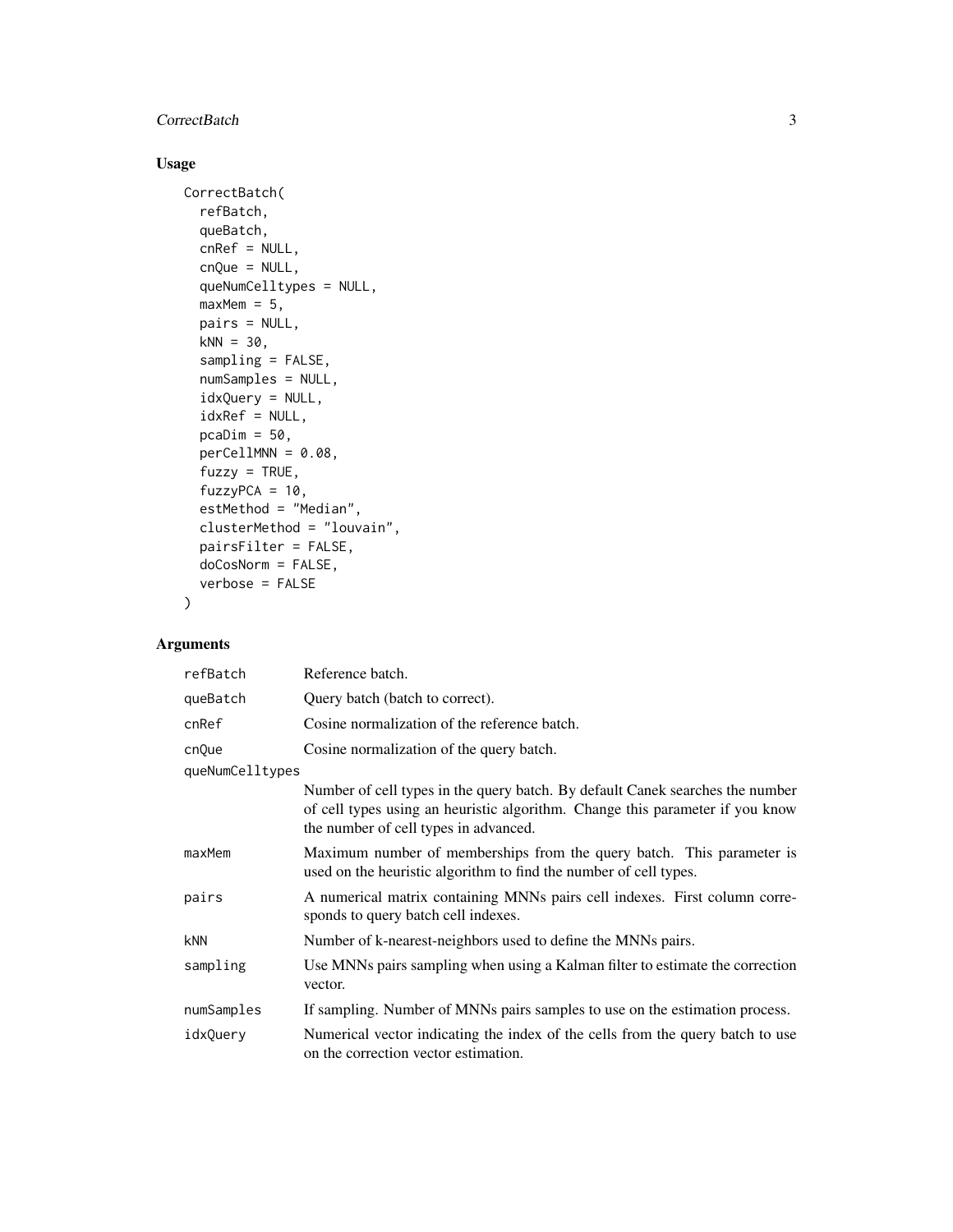| idxRef        | Numerical vector indicating the index of the cells from the reference batch to<br>use on the correction vector estimation.                                                                                                                                                                                           |
|---------------|----------------------------------------------------------------------------------------------------------------------------------------------------------------------------------------------------------------------------------------------------------------------------------------------------------------------|
| pcaDim        | Number of PCA dimensions to use.                                                                                                                                                                                                                                                                                     |
| perCellMNN    | Threshold value to decide if a membership's correction value is calculated. As a<br>rough interpretation, this values can be thought as the proportion of cells from a<br>membership with an associated MNN pair. If the proportion is low, an specific<br>correction vectors is not calculated for this membership. |
| fuzzy         | Use fuzzy logic to join the local correction vectors.                                                                                                                                                                                                                                                                |
| fuzzyPCA      | Number of PCs to use in the fuzzy process.                                                                                                                                                                                                                                                                           |
| estMethod     | Method to use when estimating the correction vectors:                                                                                                                                                                                                                                                                |
|               | • Median. Use the cells median distance.                                                                                                                                                                                                                                                                             |
|               | • EKF. Use an extended Kalman filter.                                                                                                                                                                                                                                                                                |
| clusterMethod | Method used to identify memberships.                                                                                                                                                                                                                                                                                 |
| pairsFilter   | Filter MNNs pairs before estimating the correction vectors. If TRUE, the pairs<br>are filtered from outliers using an interquartile range method.                                                                                                                                                                    |
| doCosNorm     | Whether to do cosine normalization.                                                                                                                                                                                                                                                                                  |
| verbose       | Print output.                                                                                                                                                                                                                                                                                                        |

#### Details

CorrectBatch is a method to correct batch-effect from two single-cell batches. Batch-effects observations are defined using mutual nearest neighbors (MNNs) pairs and cell groups from the query batch are distinguished using clustering. We estimate a correction vector for each cluster using its MNNs pairs and use these vectors to remove the batch effect from the query batch in two ways:

- A linear correction is performed by equally correcting the cells from the same cluster.
- A non-linear correction is performed by differently correcting each cell using fuzzy logic.

#### Value

A list containing the input batches, the corrected query batch, and the correction data

#### Examples

```
x <- SimBatches$batches[[1]]
y <- SimBatches$batches[[2]]
z <- CorrectBatch(x, y)
Corrected <- z$`Corrected Query Batch`
Uncorrected_PCA <- preomp(t(cbind(x,y)))plot(Uncorrected_PCA$x[,1:2])
Corrected_PCA <- prcomp(t(cbind(x,z$`Corrected Query Batch`)))
plot(Corrected_PCA$x[,1:2])
```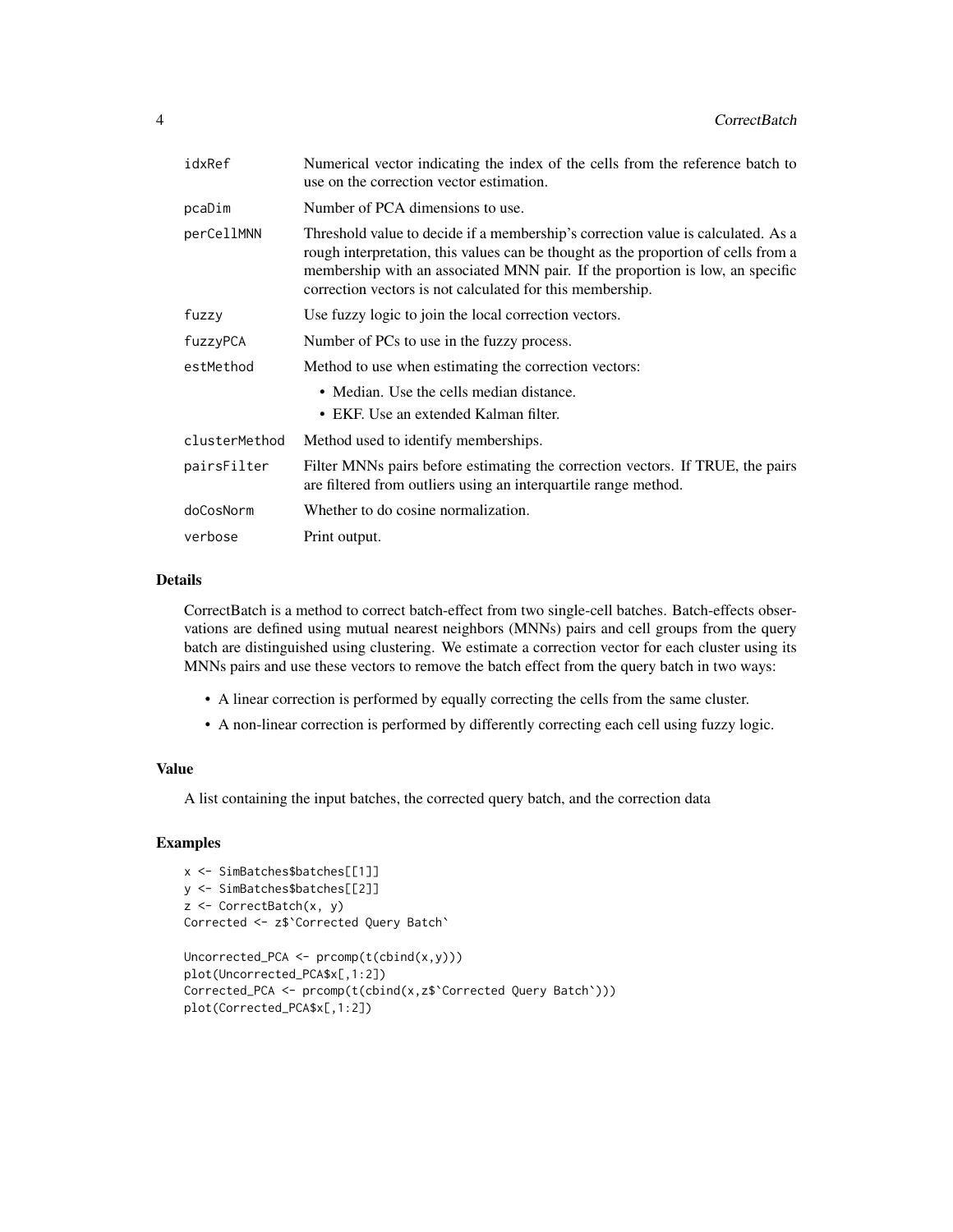<span id="page-4-0"></span>CorrectBatches *CorrectBatches*

#### Description

Batch-effect correction over a list of single cell batches

#### Usage

```
CorrectBatches(
  lsBatches,
 hierarchical = TRUE,
 queNumCelltypes = NULL,
 maxMem = 5,
 sampling = FALSE,
 numSamples = NULL,
 kNN = 30,
 pcaDim = 50,
 pairsFilter = FALSE,
 perCellMNN = 0.08,
  fuzzy = TRUE,fuzzyPCA = 10,estMethod = "Median",
 clusterMethod = "louvain",
 doCosNorm = FALSE,
 fracSampling = NULL,
 debug = FALSE,verbose = FALSE,
  ...
)
```
#### Arguments

| lsBatches       | List of batches to integrate. Batches should contain the same number of genes<br>as rows.                                                                                                               |  |  |  |
|-----------------|---------------------------------------------------------------------------------------------------------------------------------------------------------------------------------------------------------|--|--|--|
| hierarchical    | Use hierarchical integration scheme when correcting more than two batches. If<br>set to FALSE, the input batches are sorted by number of cells and integrated on<br>descending order.                   |  |  |  |
| queNumCelltypes |                                                                                                                                                                                                         |  |  |  |
|                 | Number of cell types in the query batch. By default Canek searches the number<br>of cell types using an heuristic algorithm. Change this parameter if you know<br>the number of cell types in advanced. |  |  |  |
| maxMem          | Maximum number of memberships from the query batch. This parameter is<br>used on the heuristic algorithm to find the number of cell types.                                                              |  |  |  |
| sampling        | Use MNNs pairs sampling when using a Kalman filter to estimate the correction<br>vector.                                                                                                                |  |  |  |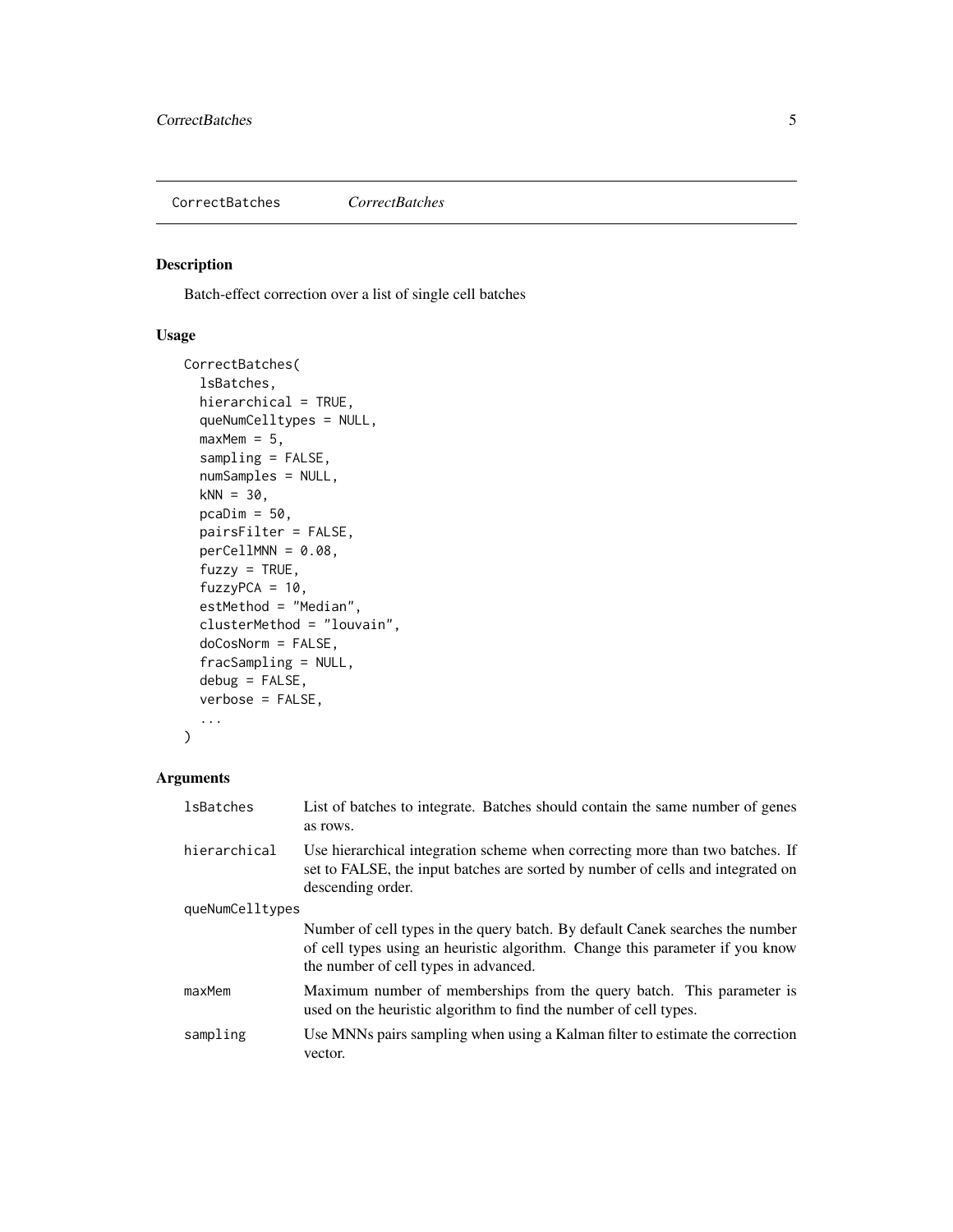| numSamples    | If sampling. Number of MNNs pairs samples to use on the estimation process.                                                                                                                                                                                                                                          |
|---------------|----------------------------------------------------------------------------------------------------------------------------------------------------------------------------------------------------------------------------------------------------------------------------------------------------------------------|
| <b>kNN</b>    | Number of k-nearest-neighbors used to define the MNNs pairs.                                                                                                                                                                                                                                                         |
| pcaDim        | Number of PCA dimensions to use.                                                                                                                                                                                                                                                                                     |
| pairsFilter   | Filter MNNs pairs before estimating the correction vectors. If TRUE, the pairs<br>are filtered from outliers using an interquartile range method.                                                                                                                                                                    |
| perCellMNN    | Threshold value to decide if a membership's correction value is calculated. As a<br>rough interpretation, this values can be thought as the proportion of cells from a<br>membership with an associated MNN pair. If the proportion is low, an specific<br>correction vectors is not calculated for this membership. |
| fuzzy         | Use fuzzy logic to join the local correction vectors.                                                                                                                                                                                                                                                                |
| fuzzyPCA      | Number of PCs to use in the fuzzy process.                                                                                                                                                                                                                                                                           |
| estMethod     | Method to use when estimating the correction vectors:                                                                                                                                                                                                                                                                |
|               | • Median. Use the cells median distance                                                                                                                                                                                                                                                                              |
|               | • EKF. Use an extended Kalman filter                                                                                                                                                                                                                                                                                 |
| clusterMethod | Method used to identify memberships.                                                                                                                                                                                                                                                                                 |
| doCosNorm     | Whether to do cosine normalization.                                                                                                                                                                                                                                                                                  |
| fracSampling  | Fraction of cells to sample in the hierarchical selection (default is NULL, no<br>sampling).                                                                                                                                                                                                                         |
| debug         | Return correction's information                                                                                                                                                                                                                                                                                      |
| verbose       | Print output.                                                                                                                                                                                                                                                                                                        |
| .             | Pass down methods from RunCanek().                                                                                                                                                                                                                                                                                   |

#### Details

CorrectBatches is a method to correct batch-effect from two or more single-cell batches. Batcheffects observations are defined using mutual nearest neighbors (MNNs) pairs and cell groups from the query batch are distinguished using clustering. We estimate a correction vector for each cluster using its MNNs pairs and use these vectors to remove the batch effect from the query batch in two ways:

- A linear correction is performed by equally correcting the cells from the same cluster.
- A non-linear correction is performed by differently correcting each cell using fuzzy logic.

#### Value

A list containing the integrated datasets as matrix and the correction data .

#### Examples

```
Batches <- SimBatches$batches
z <- CorrectBatches(Batches)
Uncorrected_PCA <- prcomp(t(cbind(Batches[[1]], Batches[[2]])))
plot(Uncorrected_PCA$x[,1:2])
Corrected_PCA <- prcomp(t(z))
plot(Corrected_PCA$x[,1:2])
```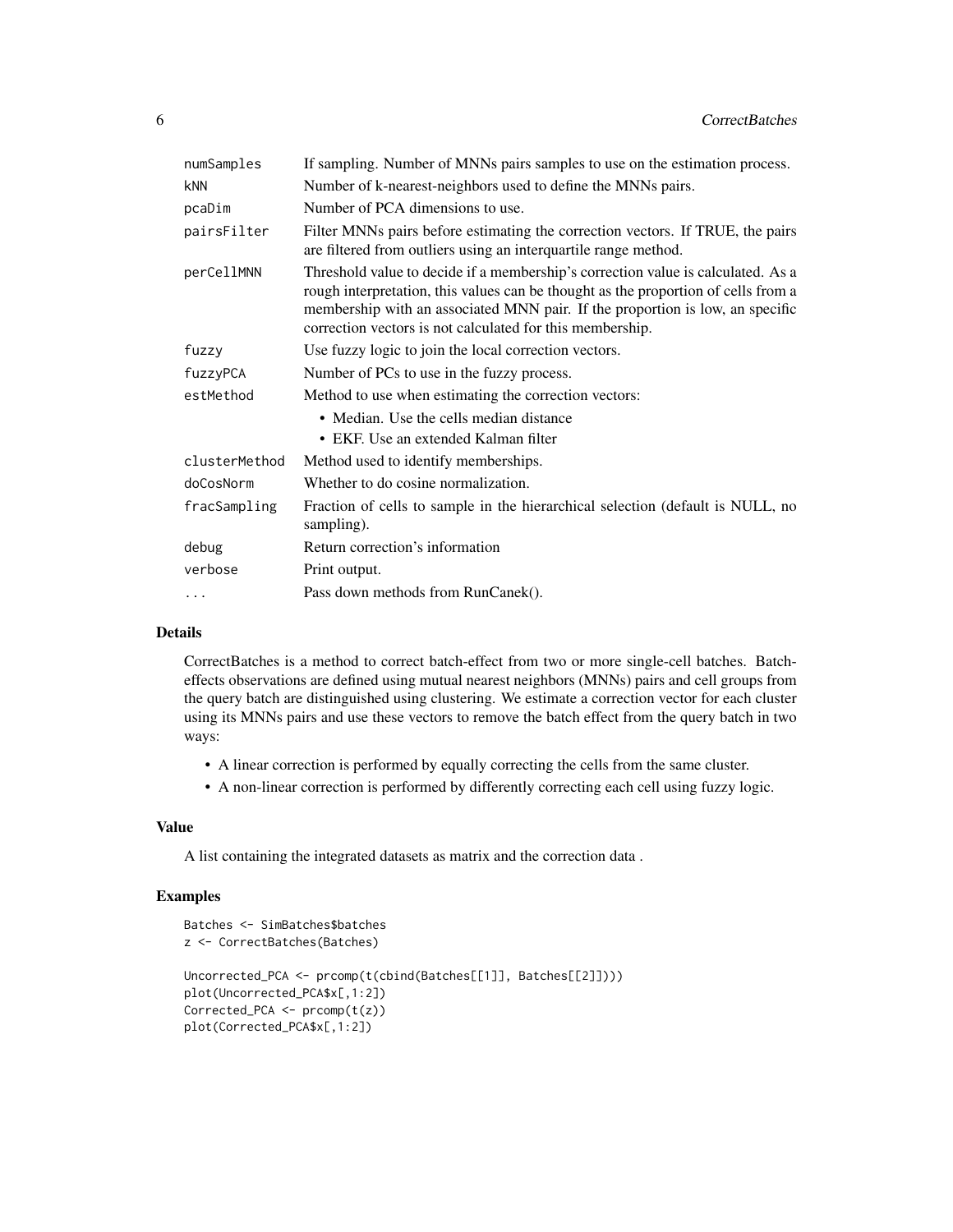<span id="page-6-0"></span>

#### Description

Batch effect estimation using an extended Kalman filter

#### Usage

```
EkfBE(
  refBatch,
  queBatch,
  pairs,
  sampling = FALSE,
  numSamples = NULL,
  verbose = FALSE
)
```
#### Arguments

| refBatch   | Reference batch.                                                                                           |
|------------|------------------------------------------------------------------------------------------------------------|
| queBatch   | Ouery batch.                                                                                               |
| pairs      | A numerical matrix containing MNNs pairs cell indexes. First column corre-<br>sponds to query batch cells. |
| sampling   | Sample MNNs pairs.                                                                                         |
| numSamples | If sampling, number of MNNs pairs samples to use on the estimation process.                                |
| verbose    | Print output.                                                                                              |

#### Details

The input batches must have the same number of genes. The model used on the estimation has the form of  $g_{\text{ref}} = g_{\text{quare}} + be$ , where the batch effect is represented as a value added to the reference gene expression, causing a linear deviation between the reference and the query batches.

#### Value

A list containing the estimated correction vector and the estimation data. The length of the correction vector is equal to the number of genes.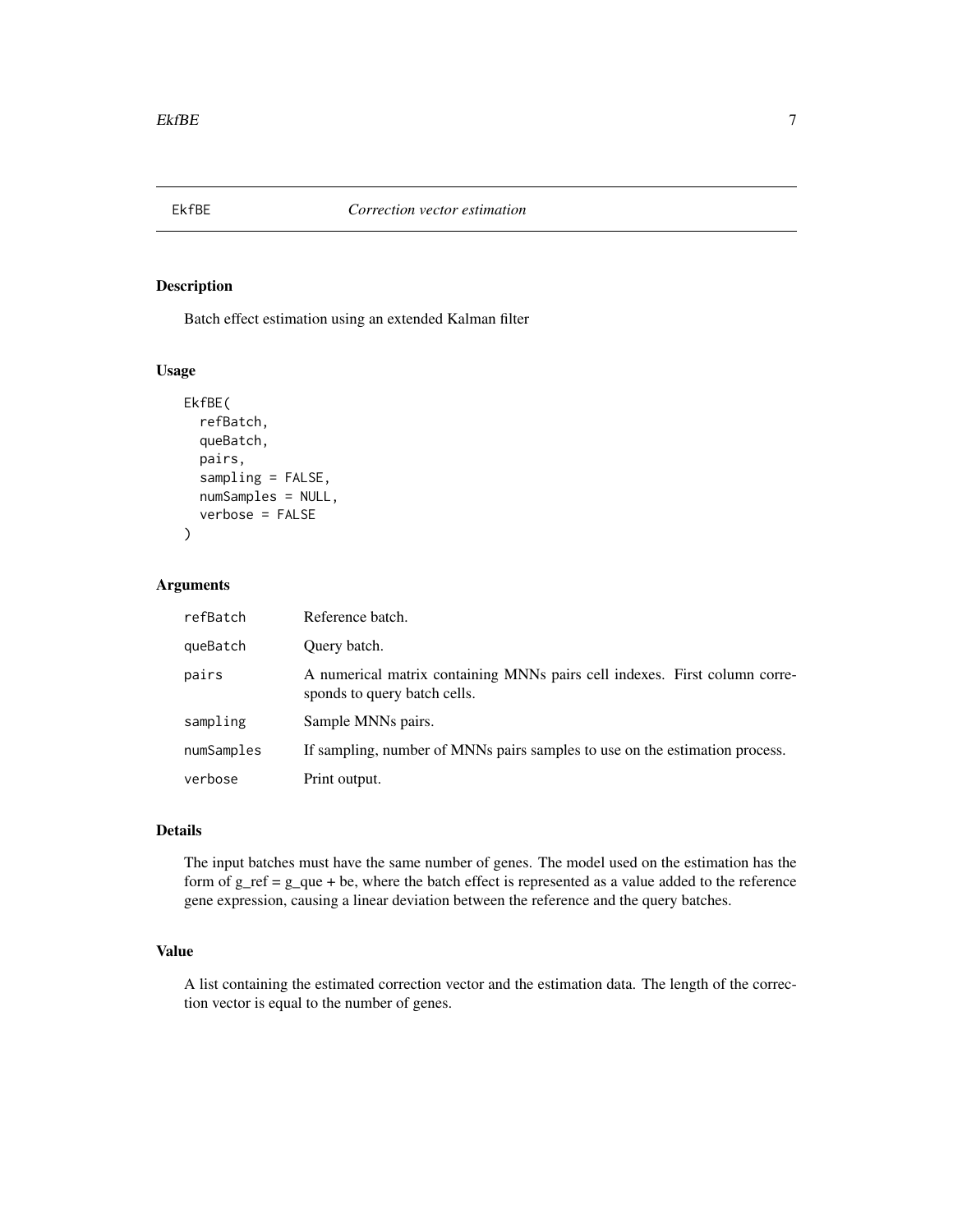<span id="page-7-0"></span>

#### Description

Function to score cell's memberships by fuzzy logic

#### Usage

```
Fuzzy(
  cluMem = NULL,
  pcaQue = NULL,
  corCell = NULL,fuzzyPCA = 10,MST = NULL,verbose = FALSE
\mathcal{L}
```
#### Arguments

| cluMem   | Memberships' clustering data.                                                                                                                 |
|----------|-----------------------------------------------------------------------------------------------------------------------------------------------|
| pcaQue   | PCA representation of the cells.                                                                                                              |
| corCell  | Matrix containing the initial membership assignment. Matrix dimensions are<br>expected as #Cell x #Memberships, with each row sum equal to 1. |
| fuzzyPCA | Number of PCs to use in the fuzzy process.                                                                                                    |
| MST      | Minimum spanning tree                                                                                                                         |
| verbose  | Print output.                                                                                                                                 |

#### Details

This function perform the fuzzification for the cells' membership. A minimum spanning tree (MST) is created among memberships, and the fuzzification is performed for each of the edges of the MST.#'

MeanBE *MeanBE*

#### Description

Batch effect estimation using the MNNs pairs.

#### Usage

MeanBE(refBatch, queBatch, pairs)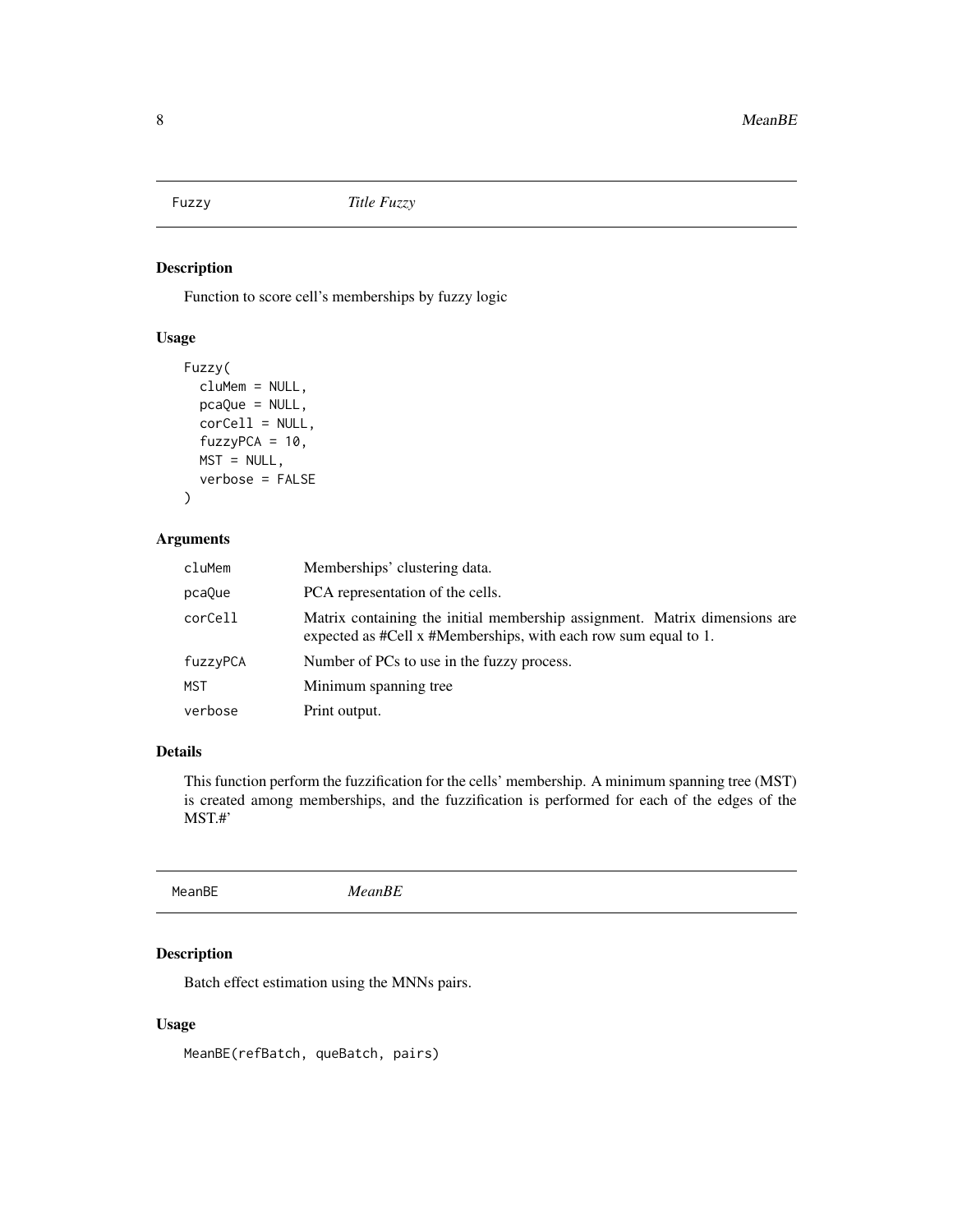#### <span id="page-8-0"></span>MedianBE 9

#### Arguments

| refBatch | Reference batch.                                                                                           |
|----------|------------------------------------------------------------------------------------------------------------|
| queBatch | Query batch.                                                                                               |
| pairs    | A numerical matrix containing MNNs pairs cell indexes. First column corre-<br>sponds to query batch cells. |

#### Details

The input batches must have the same number of genes. The model used on the estimation has the form of  $g_{\text{ref}} = g_{\text{}}$ que + be, where the batch effect is represented as a value added to the reference gene expression. The batch effect is estimated as the median of the gene expression difference among the reference and the query batch, e.g. Median(g\_ref - g\_que).

#### Value

A list containing the estimated correction vector and the estimation data. The length of the correction vector is equal to the number of genes.

MedianBE *Correction vector estimation*

#### Description

Batch effect estimation using the MNNs pairs.

#### Usage

```
MedianBE(refBatch, queBatch, pairs)
```
#### Arguments

| refBatch | Reference batch.                                                                                           |
|----------|------------------------------------------------------------------------------------------------------------|
| queBatch | Ouery batch.                                                                                               |
| pairs    | A numerical matrix containing MNNs pairs cell indexes. First column corre-<br>sponds to query batch cells. |

#### Details

The input batches must have the same number of genes. The model used on the estimation has the form of  $g_{\text{ref}} = g_{\text{que}} + be$ , where the batch effect is represented as a value added to the reference gene expression. The batch effect is estimated as the median of the gene expression difference among the reference and the query batch, e.g. Median(g\_ref - g\_que).

#### Value

A list containing the estimated correction vector and the estimation data. The length of the correction vector is equal to the number of genes.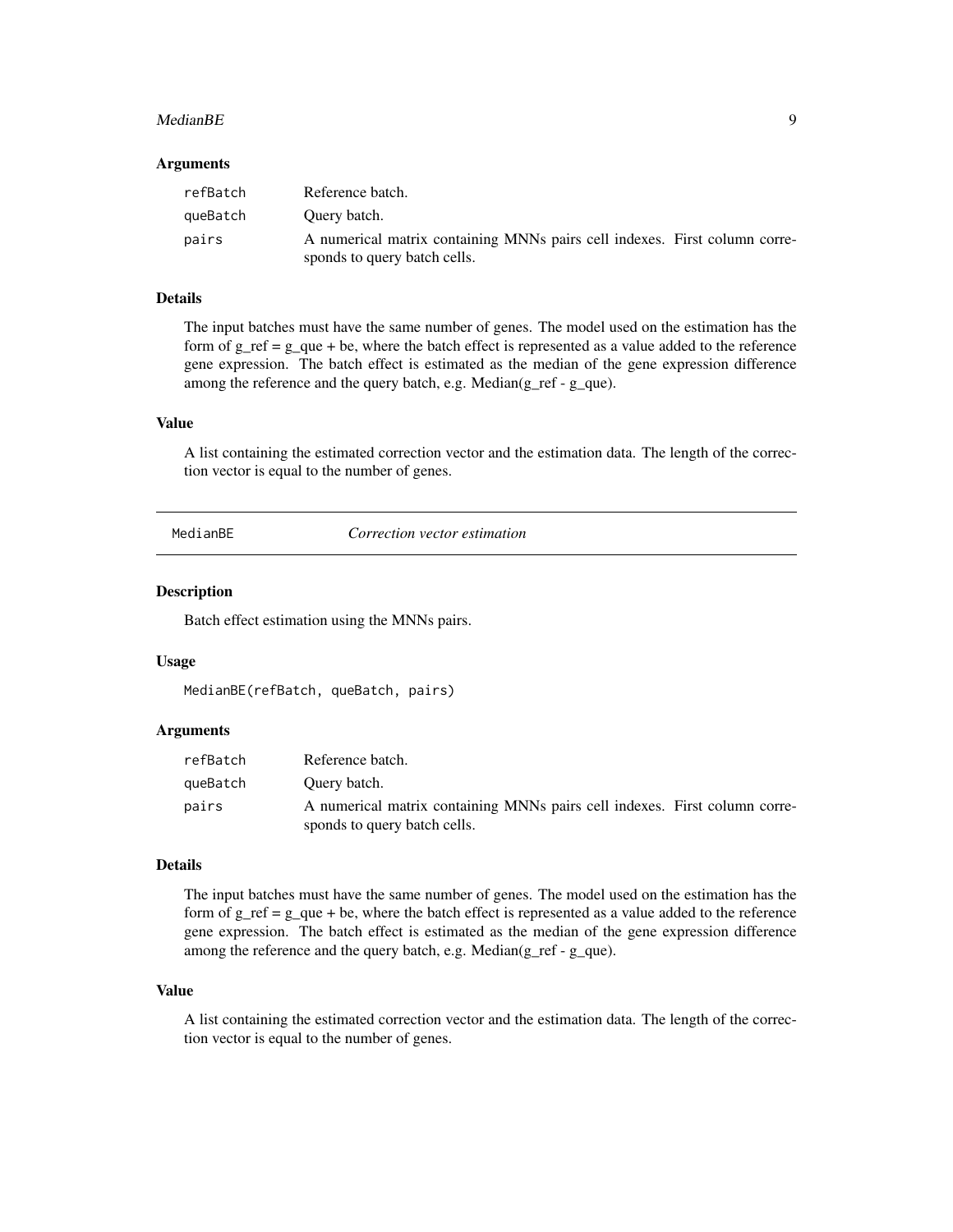<span id="page-9-0"></span>PairsFiltering *Title PairsFiltering*

#### Description

Function to filter MNNs pairs

#### Usage

```
PairsFiltering(refBatch, queBatch, pairs, verbose = FALSE)
```
#### Arguments

| refBatch | Reference batch single-cell data.                                                        |
|----------|------------------------------------------------------------------------------------------|
| queBatch | Ouery's batch single-cell data.                                                          |
| pairs    | A matrix containing MNNs pairs. First column corresponds to query-batch cell<br>indexes. |
| verbose  | Print output.                                                                            |

#### Details

Filter MNN pairs by quantiles.

#### Value

A matrix containing the filtered pairs. First column corresponds to query-batch cell indexes.

RunCanek *RunCanek*

#### Description

Runs Canek integration.

#### Usage

```
RunCanek(x, ...)
## S3 method for class 'Seurat'
RunCanek(
 x,
 batches = NULL,
 slot = "data",assay = "RNA",
  features = NULL,
```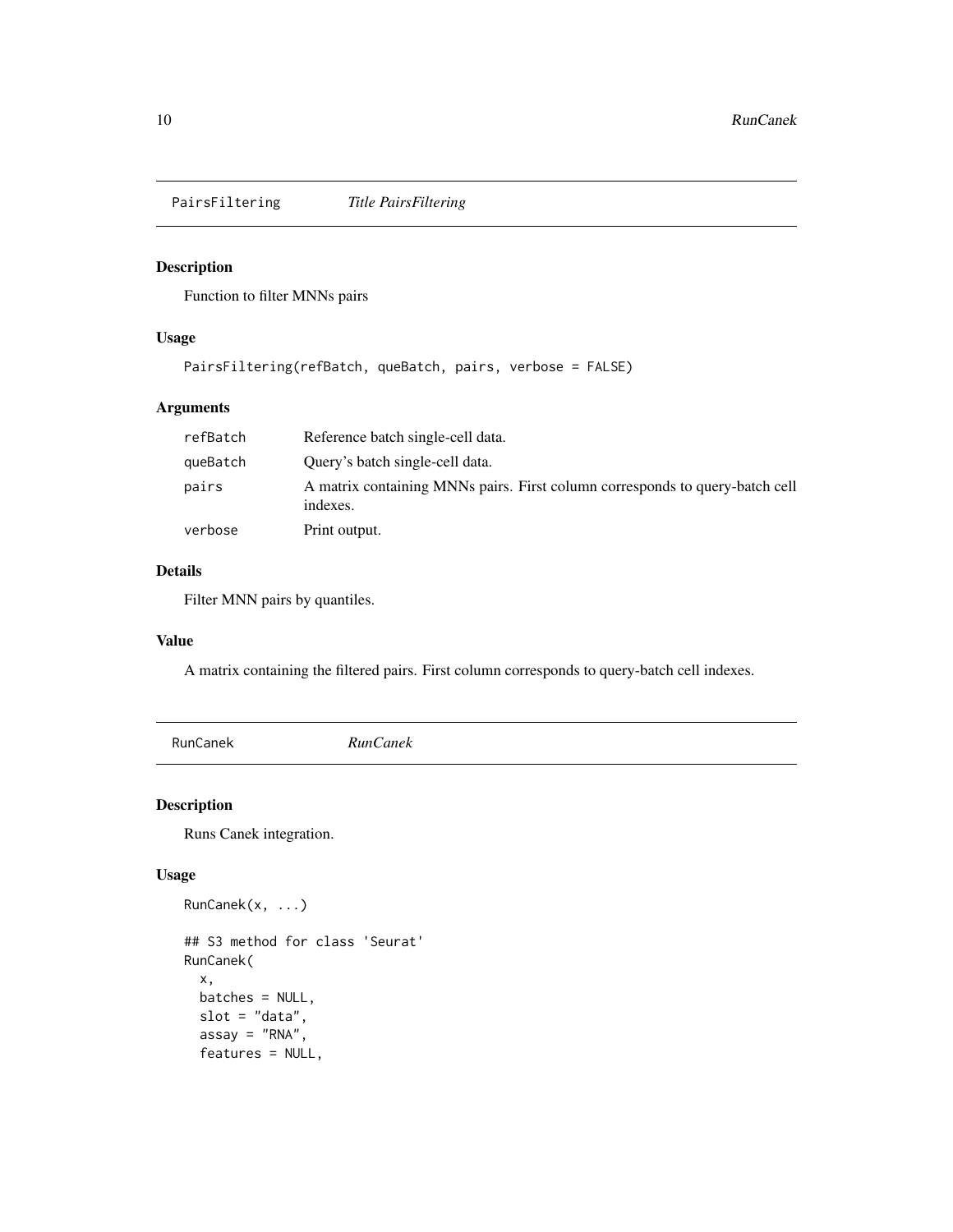#### <span id="page-10-0"></span>SimBatches 11

```
selection.method = "vst",
  fvf.nfeatures = 2000,
 debug = FALSE,...
\mathcal{L}## S3 method for class 'SingleCellExperiment'
RunCanek(x, batches = NULL, assay = "counts", debug = FALSE, ...)
## S3 method for class 'list'
RunCanek(x, ...)
```
#### Arguments

| x                | object with expression counts or list of matrices.                                           |
|------------------|----------------------------------------------------------------------------------------------|
| $\ddots$         | additional arguments passed down to methods.                                                 |
| batches          | for S4 objects the column containing batch information.                                      |
| slot             | slot used for Seurat objects (default: data).                                                |
| assay            | assay used for Seurat objects (default: RNA).                                                |
| features         | optional vector of features to use for correction.                                           |
| selection.method |                                                                                              |
|                  | method used for FindVariableFeatures on Seurat objects when features is NULL.                |
| fyf.nfeatures    | function used to collapse variable features from different batches. Default is<br>intersect. |
| debug            | whether to store information about correction vector.                                        |

#### Value

An object of the appropriate type.

SimBatches *Dataset with simulated single cell RNA-seq from 2 batches.*

#### Description

Dataset with simulated single cell RNA-seq from 2 batches.

#### Usage

SimBatches

#### Format

A list with the following elements:

batches a list with two matrices representing the two batches pairs matrix of pairs between the two batches.

cell\_types a factor with the cell clusters. ...